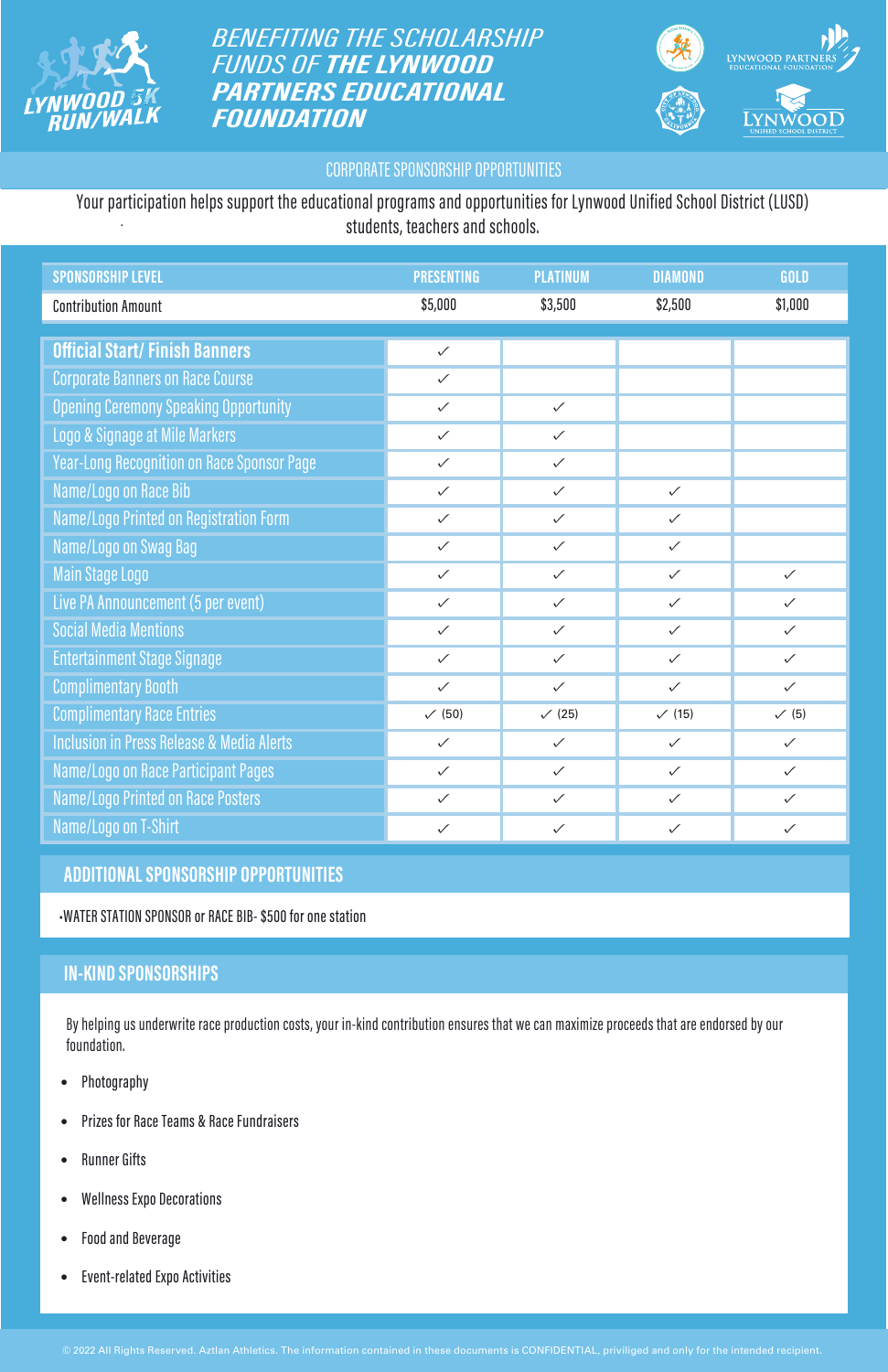

### **BENEFITING THE SCHOLARSHIP FUNDS OF** THE LYNWOOD PARTNERS EDUCATIONAL FOUNDATION

**Business name or how you would like to be listed:** 

| <b>Contact Name:</b> |                  |
|----------------------|------------------|
| <b>Phone #:</b>      | Fax #:           |
| Address:             |                  |
| City:                |                  |
| State:               | <b>Zip Code:</b> |
| Email:               |                  |









### **CONTACT**

Edgar Pelayo (Event director) Phone: +1323-816-2904 Email: Edgar@aztlanevents.com

| <i>SPONSORSHIP LEVEL</i> |                         |                              |               |
|--------------------------|-------------------------|------------------------------|---------------|
| <i>Presenting S</i>      | Platinum S              | <b>I</b> Diamond S!          | <b>Gold S</b> |
| $I$ -Shirt $S$           | <b>Water Station \$</b> | <b>In-Kind Donation Type</b> |               |

NOTE: Your company logo must be sent no later than 2 weeks prior to event in order to be included on the acknowledgment print media, commemorative<br>t-shirt, etc. We will produce print media and distribute to the community s

© 2022 All Rights Reserved. Aztlan Athletics. The information contained in these documents is CONFIDENTIAL,<br>priviliged and only for the intended recipient.

## THANK YOU